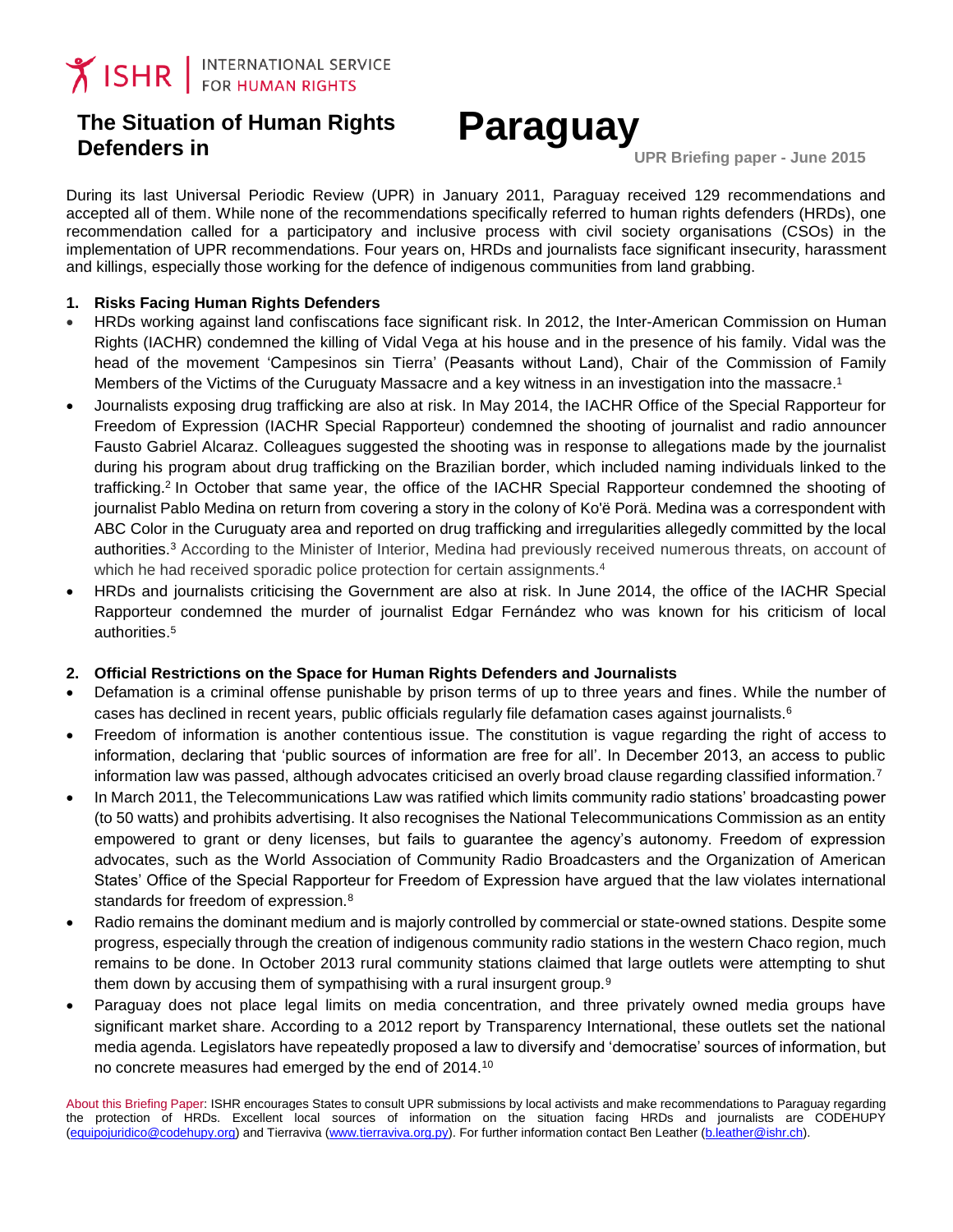### **3. Human Rights Defenders Facing Particular Risks**

- As noted above, HRDs working for the protection of land rights, peasants and indigenous rights are specially targeted, threatened and murdered as a result of their legitimate work to prevent land grabbing and re-claim previously taken land. Additional examples include the shooting of Benjamin Lezcano in 2013, a HRD working against the growing of genetically modified crops by multinational corporations in the Departments of Concepción and San Pedro. <sup>11</sup> In August that same year Lorenzo Areco, a leader of the farm community of Reconquista, where he was assisting families to claim land and secure re-claimed land, was also murdered.<sup>12</sup> Later in 2013, four members from Iniciativa Amotocodie, an NGO working to protect the rights of the uncontacted Ayoreo Indigenous Peoples in the Chaco region, faced legal proceedings on charges including breach of trust. The NGO had publicly declared its opposition to a scientific expedition called 'Dry Chaco 2010' on the grounds that it could harm the rights of Indigenous People.<sup>13</sup>
- Lawyers working in defence of indigenous communities are also at risk. In April 2015, human rights lawyer Julia Cabello Alonso faced a possible one-year suspension from practicing law, or disqualification from the Paraguay Bar Association, for her outspoken defence of indigenous communities in Paraguay. The President of the Supreme Court of Justice accused Cabello Alonso of 'misconduct' following her criticism of a Supreme Court decision to review the constitutionality of the 2014 Expropriation Law.<sup>14</sup>
- As noted above, journalists are particularly at risk. In 2012, 2013 and 2014 journalists continued to be subject to harassment, attacks and killings with several media workers having been under police protection for years. According to the Paraguayan Union of Journalists, incidents of media intimidation increased along with the general level of tension following President Fernando Lugo's removal, relations between the new Franco government and the media then further deteriorated, with journalists facing on-going harassment by public officials.<sup>15</sup>
- The 'tri-border' area bordering with Brazil and Argentina remains a region of particular concern for journalists' safety and ability to report without intimidation and violence from organised crime rings as well as risk of being fired as a result of pressure from politicians. Drug trafficking, organised crime, corruption, and judicial impunity mean that journalists often self-censor to avoid being targeted. 16

## **4. The Response Of The State Regarding The Protection Of Human Rights Defenders**

- In 2014, Paraguay enacted an Expropriation Law requiring corporations operating on traditional Sawhoyamaxa land to return more than 14,404 hectares of that land to the Sawhoyamaxa Indigenous Community. However in December that year, the Supreme Court accepted an appeal from two German companies challenging the constitutionality of the law. Prominent non-governmental organisations stated that the decision to accept the appeal not only challenged the rights of the indigenous community, but also impeded the fulfilment of the 2006 decision by the Inter-American Court of Human Rights. Currently the expropriation process is suspended and the indigenous communities cannot access the 14.404 hectares.<sup>17</sup>
- For the last few years, the Government has made efforts to delegitimise the activities of HRDs. Further security forces have been used to intimidate and weaken protection initiatives of HRDs. The Government's recent approach of 'progress and development' involves labelling HRDs 'extremists' and a 'threat to sovereignty and development'.<sup>18</sup>
- During its 147<sup>th</sup> session, in response to a report submitted by CSOs, the IACHR expressed concern at the intimidation and murder of peasant leaders.<sup>19</sup> The State did not react efficiently to the IACHR's recommendations.
- Paraguay has only partially implemented the recommendation made by Norway during its last UPR in 2011 to involve CSOs in the implementation of UPR recommendations. According to civil society, some meetings where held with CSO, but no resources were provided to indigenous communities to integrate their effective participation, nor has their inclusions been guaranteed. 20

#### **5. Recommendations to the Government of Paraguay**

- Combat impunity by ensuring prompt, thorough and transparent investigation of all violations against, and killing of, HRDs; the prosecution of perpetrators; and access to effective remedies for victims.
- Immediately and urgently adopt all necessary measures to guarantee the right to life, integrity, and safety of HRDs, particularly those working on for the defence of indigenous communities from land grabbing and journalists.